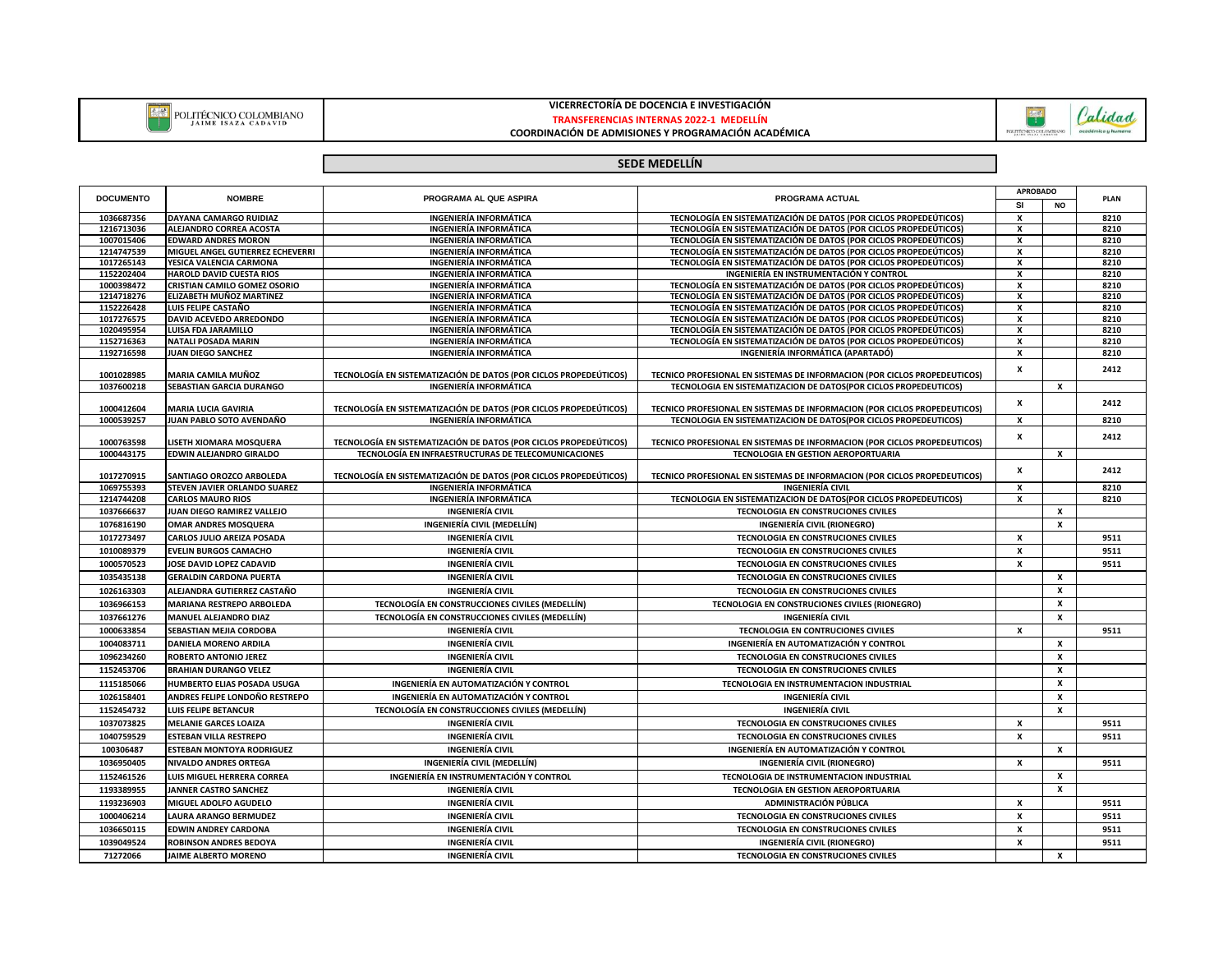| 1017258418<br><b>DANIEL ESTEBAN USUGA</b><br>INGENIERÍA CIVIL<br>TECNOLOGIA EN CONSTRUCIONES CIVILES<br>x<br>9511<br>x<br>0113<br><b>DANIEL CAMILO TRUJILLO</b><br>TECNOLOGÍA EN CONSTRUCCIONES CIVILES<br>TECNOLOGIA EN SEGURIDAD E HIGIENE OCUPACIONAL<br>1214730414<br><b>VALENTINA VELEZ DIOSA</b><br><b>INGENIERÍA CIVIL</b><br>TECNOLOGIA EN CONSTRUCIONES CIVILES<br>x<br>9511<br>1000086454<br>TECNOLOGÍA EN CONSTRUCCIONES CIVILES (MEDELLÍN)<br>TECNOLOGIA EN CONSTRUCIONES CIVILES (RIONEGRO)<br>x<br>0113<br>1036941954<br><b>DIANA ZUGEY ARBELAEZ</b><br>x<br>9511<br>1045510233<br><b>JHONATAN STEVEN MONTOYA</b><br><b>INGENIERÍA CIVIL</b><br>TECNOLOGIA EN CONSTRUCIONES CIVILES<br>x<br>9511<br>1035438839<br><b>MATEO MAONSALVE MEDINA</b><br><b>INGENIERÍA CIVIL</b><br>TECNOLOGIA EN CONSTRUCIONES CIVILES<br>1020484700<br><b>GERALDIN CABRERA ROJAS</b><br>TECNOLOGÍA EN SALUD Y SEGURIDAD EN EL TRABAJO<br>INGENIERÍA EN SALUD Y SEGURIDAD EN EL TRABAJO<br>x<br>1110<br>1007417954<br><b>SULEIMY MADRID VALENCIA</b><br>INGENIERÍA EN SALUD Y SEGURIDAD EN EL TRABAJO<br>TECNOLOGIA EN SALUD Y SEGURIDAD EN EL TRABAJO<br>X<br>8710<br>x<br>8710<br>1020461659<br><b>ELIZABETH CRISTINA MARTINEZ</b><br>INGENIERÍA EN SALUD Y SEGURIDAD EN EL TRABAJO<br>TECNOLOGIA EN SALUD Y SEGURIDAD EN EL TRABAJO<br>1007335763<br><b>CESAR ALEXANDER HOYOS</b><br>TECNOLOGÍA EN SALUD Y SEGURIDAD EN EL TRABAJO<br>INGENIERÍA EN SALUD Y SEGURIDAD EN EL TRABAJO<br>x<br>1002211791<br>MARIA ALEJANDRA SERNA FREILES<br>INGENIERÍA EN SALUD Y SEGURIDAD EN EL TRABAJO<br>TENICA PROFESIONAL EN MASOTERAPÍA<br>x<br>8710<br>1039458320<br>KELLY ALEJANDRA CORREA VARGAS<br>INGENIERÍA EN SALUD Y SEGURIDAD EN EL TRABAJO<br>TECNOLOGIA EN SALUD Y SEGURIDAD EN EL TRABAJO<br>x<br>8710<br>x<br>1110<br>1037628868<br>TECNOLOGÍA EN SALUD Y SEGURIDAD EN EL TRABAJO<br>INGENIERÍA EN SALUD Y SEGURIDAD EN EL TRABAJO<br>NATALIA TABORDA LORA<br>x<br>1040750362<br>JUAN DIEGO CARDONA VELASQUEZ<br>PROFESIONAL EN DEPORTE<br>TECNOLOGIA EN GESTION DE EMPRESAS Y DESTINOS TURISTICOS<br>8009<br>X<br>1001773033<br>JUAN ESTEBAN BETANCUR<br>PROFESIONAL EN DEPORTE<br>INGENIERÍA EN PRODUCTIVIDAD Y CALIDAD<br>1152457983<br><b>CAROLINA AGUIRRE GIRALDO</b><br>TECNICA PROFESIONAL EN MASOTERAPIA<br>PROFESIONAL EN DEPORTE<br>x<br>8009<br>$\pmb{\chi}$<br>8009<br>1001725398<br>MARIA MANUELA OTALVARO<br>PROFESIONAL EN DEPORTE<br>TECNICA PROFESIONAL EN MASOTERAPIA<br>x<br>1007108358<br>LEDIS FRANCENY OSSA PULGARIN<br>PROFESIONAL EN DEPORTE<br>TECNICA PROFESIONAL EN MASOTERAPIA<br>8009<br>1001015878<br>MARIANA CASTAÑEDA MOLINA<br>PROFESIONAL EN DEPORTE<br>TECNICA PROFESIONAL EN MASOTERAPIA<br>x<br>8009<br>1193207347<br>CRISTIAN ALVAREZ BELEÑO<br>PROFESIONAL EN DEPORTE<br>TECNOLOGIA EN PRODUCION DE EVENTOS<br>X<br>$\pmb{\chi}$<br>1037665478<br>JUAN CARLOS MORALES DIAZ<br>PROFESIONAL EN DEPORTE<br>LICENCIATURA EN EDUCACION BASICA, CON ENFASIS EN EDUCACION FISICA Y DEPORTE<br>1038926185<br>JUAN FELIPE CANO ALCARAZ<br>PROFESIONAL EN DEPORTE<br>TECNOLOGIA EN SEGURIDAD E HIGIENE OCUPACIONAL<br>X<br>X<br>1007240366<br>JUAN JOSE VELASQUEZ GOMEZ<br>PROFESIONAL EN DEPORTE<br>LICENCIATURA EN EDUCACION BASICA, CON ENFASIS EN EDUCACION FISICA Y DEPORTE<br>x<br>8009<br>1000888619<br><b>MATEO ANDRES MARTINEZ</b><br>PROFESIONAL EN DEPORTE<br>LICENCIATURA EN EDUCACION BASICA, CON ENFASIS EN EDUCACION FISICA Y DEPORTE<br>TÉCNICA PROFESIONAL EN MASOTERAPIA<br>X<br>1193514339<br>LUISA FERNANDA GIRALDO<br>TECNOLOGIA EN QUIMICA INDUSTRIAL Y LABORATORIO<br>1036961064<br><b>CAMILA CARDONA ESCOBAR</b><br>TÉCNICA PROFESIONAL EN MASOTERAPIA<br>PROFESIONAL EN DEPORTE<br>x<br>2511<br>X<br>1018342382<br>YATZURY YURANI AVENDAÑO<br>PROFESIONAL EN DEPORTE<br>LICENCIATURA EN EDUCACION BASICA, CON ENFASIS EN EDUCACION FISICA Y DEPORTE<br>x<br>8009<br>1001416352<br>LEITON YOJAN ZAPATA<br>PROFESIONAL EN DEPORTE<br>LICENCIATURA EN EDUCACION BASICA, CON ENFASIS EN EDUCACION FISICA Y DEPORTE<br>X<br>1025761208<br>JUAN JOSE MARIN PIEDRAHITA<br>PROFESIONAL EN DEPORTE<br>LICENCIATURA EN EDUCACION BASICA, CON ENFASIS EN EDUCACION FISICA Y DEPORTE<br>$\pmb{\chi}$<br>1042161267<br>PROFESIONAL EN DEPORTE<br>LICENCIATURA EN EDUCACION BASICA, CON ENFASIS EN EDUCACION FISICA Y DEPORTE<br>SANTIAGO ZABALA LEON<br>$\pmb{\chi}$<br>1038124212<br>MAURO ALBERTO GONZALEZ CERMEÑO<br>PROFESIONAL EN DEPORTE<br>INGENIERÍA EN SALUD Y SEGURIDAD EN EL TRABAJO<br>x<br>8009<br>1000205728<br>MELISA SINNING LOAIZA<br>PROFESIONAL EN DEPORTE<br>LICENCIATURA EN EDUCACION BASICA, CON ENFASIS EN EDUCACION FISICA Y DEPORTE<br>$\mathbf{x}$<br>1007055327<br>DUVAN BEDOYA POSADA<br>PROFESIONAL EN DEPORTE<br>LICENCIATURA EN EDUCACION BASICA, CON ENFASIS EN EDUCACION FISICA Y DEPORTE<br>1039472052<br><b>MANUEL SEBASTIAN ARENAS</b><br>PROFESIONAL EN DEPORTE<br><b>INGENIERÍA INFORMÁTICA</b><br>X<br>1037643238<br>RONALD DAVID HERNANDEZ<br>PROFESIONAL EN DEPORTE<br>TECNOLOGIA EN COSTOS Y AUDITORIA<br>X<br>$\mathbf{x}$<br>8009<br>1037627471<br><b>HONY ESTEBAN FRANCO</b><br>PROFESIONAL EN DEPORTE<br>LICENCIATURA EN EDUCACION BASICA. CON ENFASIS EN EDUCACION FISICA Y DEPORTE<br>1001419631<br><b>VALENTINA OSPINA MARIN</b><br>PROFESIONAL EN DEPORTE<br>TECNOLOGIA EN GESTION DE EMPRESAS Y DESTINOS TURISTICOS<br>X<br>x<br>8009<br>1001421191<br>JERONIMO CARMONA CARMONA<br>PROFESIONAL EN DEPORTE<br>LICENCIATURA EN EDUCACION BASICA, CON ENFASIS EN EDUCACION FISICA Y DEPORTE<br>LICENCIATURA EN EDUCACIÓN BÁSICA, CON ÉNFASIS EN EDUCACIÓN FÍSICA Y<br>x<br>7510<br>1000885030<br><b>VALENTINA MARIN JIMENEZ</b><br>TECNICA PROFESIONAL EN MASOTERAPIA<br><b>DEPORTE</b><br>LICENCIATURA EN EDUCACIÓN BÁSICA, CON ÉNFASIS EN EDUCACIÓN FÍSICA Y<br>X<br>1037601771<br><b>KEVIN RESTREPO ZAPATA</b><br><b>DEPORTE</b><br>TECNOLOGIA EN PRODUCION DE TELEVISION<br>LICENCIATURA EN EDUCACIÓN BÁSICA, CON ÉNFASIS EN EDUCACIÓN FÍSICA Y<br>x<br>7510<br>1023622376<br><b>DEPORTE</b><br>TECNOLOGIA EN GESTION DE EMPRESAS Y DESTINOS TURISTICOS<br>JUAN MANUEL TAMAYO<br>LICENCIATURA EN EDUCACIÓN BÁSICA, CON ÉNFASIS EN EDUCACIÓN FÍSICA Y<br>x<br>7510<br>1001249731<br>YEINER DANIEL ACEVEDO<br><b>DEPORTE</b><br>TECNOLOGIA EN LOGISTICA INTEGRAL<br>LICENCIATURA EN EDUCACIÓN BÁSICA, CON ÉNFASIS EN EDUCACIÓN FÍSICA Y<br>x<br>7510<br>YURI ALEXANDRA PEREZ ARBOLEDA<br>1036339093<br><b>DEPORTE</b><br>PROFESIONAL EN DEPORTE<br>1088538201<br><b>GUSTAVO ADOLFO MOLINA</b><br>COMUNICACIÓN AUDIOVISUAL<br>TECNOLOGIA EN PRODUCION DE TELEVISION<br>x<br>2010<br>1035970669<br>MANUELA GIRALDO RESTREPO<br>COMUNICACIÓN AUDIOVISUAL<br><b>CONTADURÍA PÚBLICA</b><br>X<br>2010 | 1026143755 | <b>STIVEN ALZATE RAMIREZ</b> | <b>INGENIERÍA CIVIL</b> | TECNOLOGIA EN CONSTRUCIONES CIVILES | $\boldsymbol{x}$ |  |
|-------------------------------------------------------------------------------------------------------------------------------------------------------------------------------------------------------------------------------------------------------------------------------------------------------------------------------------------------------------------------------------------------------------------------------------------------------------------------------------------------------------------------------------------------------------------------------------------------------------------------------------------------------------------------------------------------------------------------------------------------------------------------------------------------------------------------------------------------------------------------------------------------------------------------------------------------------------------------------------------------------------------------------------------------------------------------------------------------------------------------------------------------------------------------------------------------------------------------------------------------------------------------------------------------------------------------------------------------------------------------------------------------------------------------------------------------------------------------------------------------------------------------------------------------------------------------------------------------------------------------------------------------------------------------------------------------------------------------------------------------------------------------------------------------------------------------------------------------------------------------------------------------------------------------------------------------------------------------------------------------------------------------------------------------------------------------------------------------------------------------------------------------------------------------------------------------------------------------------------------------------------------------------------------------------------------------------------------------------------------------------------------------------------------------------------------------------------------------------------------------------------------------------------------------------------------------------------------------------------------------------------------------------------------------------------------------------------------------------------------------------------------------------------------------------------------------------------------------------------------------------------------------------------------------------------------------------------------------------------------------------------------------------------------------------------------------------------------------------------------------------------------------------------------------------------------------------------------------------------------------------------------------------------------------------------------------------------------------------------------------------------------------------------------------------------------------------------------------------------------------------------------------------------------------------------------------------------------------------------------------------------------------------------------------------------------------------------------------------------------------------------------------------------------------------------------------------------------------------------------------------------------------------------------------------------------------------------------------------------------------------------------------------------------------------------------------------------------------------------------------------------------------------------------------------------------------------------------------------------------------------------------------------------------------------------------------------------------------------------------------------------------------------------------------------------------------------------------------------------------------------------------------------------------------------------------------------------------------------------------------------------------------------------------------------------------------------------------------------------------------------------------------------------------------------------------------------------------------------------------------------------------------------------------------------------------------------------------------------------------------------------------------------------------------------------------------------------------------------------------------------------------------------------------------------------------------------------------------------------------------------------------------------------------------------------------------------------------------------------------------------------------------------------------------------------------------------------------------------------------------------------------------------------------------------------------------------------------------------------------------------------------------------------------------------------------------------------------------------------------------------------------------------------------------------------------------------------------------------------------------------------------------------------------------------------------------------------------------------------------------------------------------------------------------------------------------------------------------------------------------------------------------------------------------------------------------------------------------------------------------------------------------------------------------------------------------------------------------------------------------------------------------------------------------------------------------------------------------------------------------------------------------------------------------------------------------------------------------------------------------------------------------------------------------------------------------------------------------------------------------------------------------------------------|------------|------------------------------|-------------------------|-------------------------------------|------------------|--|
|                                                                                                                                                                                                                                                                                                                                                                                                                                                                                                                                                                                                                                                                                                                                                                                                                                                                                                                                                                                                                                                                                                                                                                                                                                                                                                                                                                                                                                                                                                                                                                                                                                                                                                                                                                                                                                                                                                                                                                                                                                                                                                                                                                                                                                                                                                                                                                                                                                                                                                                                                                                                                                                                                                                                                                                                                                                                                                                                                                                                                                                                                                                                                                                                                                                                                                                                                                                                                                                                                                                                                                                                                                                                                                                                                                                                                                                                                                                                                                                                                                                                                                                                                                                                                                                                                                                                                                                                                                                                                                                                                                                                                                                                                                                                                                                                                                                                                                                                                                                                                                                                                                                                                                                                                                                                                                                                                                                                                                                                                                                                                                                                                                                                                                                                                                                                                                                                                                                                                                                                                                                                                                                                                                                                                                                                                                                                                                                                                                                                                                                                                                                                                                                                                                                                                                                           |            |                              |                         |                                     |                  |  |
|                                                                                                                                                                                                                                                                                                                                                                                                                                                                                                                                                                                                                                                                                                                                                                                                                                                                                                                                                                                                                                                                                                                                                                                                                                                                                                                                                                                                                                                                                                                                                                                                                                                                                                                                                                                                                                                                                                                                                                                                                                                                                                                                                                                                                                                                                                                                                                                                                                                                                                                                                                                                                                                                                                                                                                                                                                                                                                                                                                                                                                                                                                                                                                                                                                                                                                                                                                                                                                                                                                                                                                                                                                                                                                                                                                                                                                                                                                                                                                                                                                                                                                                                                                                                                                                                                                                                                                                                                                                                                                                                                                                                                                                                                                                                                                                                                                                                                                                                                                                                                                                                                                                                                                                                                                                                                                                                                                                                                                                                                                                                                                                                                                                                                                                                                                                                                                                                                                                                                                                                                                                                                                                                                                                                                                                                                                                                                                                                                                                                                                                                                                                                                                                                                                                                                                                           |            |                              |                         |                                     |                  |  |
|                                                                                                                                                                                                                                                                                                                                                                                                                                                                                                                                                                                                                                                                                                                                                                                                                                                                                                                                                                                                                                                                                                                                                                                                                                                                                                                                                                                                                                                                                                                                                                                                                                                                                                                                                                                                                                                                                                                                                                                                                                                                                                                                                                                                                                                                                                                                                                                                                                                                                                                                                                                                                                                                                                                                                                                                                                                                                                                                                                                                                                                                                                                                                                                                                                                                                                                                                                                                                                                                                                                                                                                                                                                                                                                                                                                                                                                                                                                                                                                                                                                                                                                                                                                                                                                                                                                                                                                                                                                                                                                                                                                                                                                                                                                                                                                                                                                                                                                                                                                                                                                                                                                                                                                                                                                                                                                                                                                                                                                                                                                                                                                                                                                                                                                                                                                                                                                                                                                                                                                                                                                                                                                                                                                                                                                                                                                                                                                                                                                                                                                                                                                                                                                                                                                                                                                           |            |                              |                         |                                     |                  |  |
|                                                                                                                                                                                                                                                                                                                                                                                                                                                                                                                                                                                                                                                                                                                                                                                                                                                                                                                                                                                                                                                                                                                                                                                                                                                                                                                                                                                                                                                                                                                                                                                                                                                                                                                                                                                                                                                                                                                                                                                                                                                                                                                                                                                                                                                                                                                                                                                                                                                                                                                                                                                                                                                                                                                                                                                                                                                                                                                                                                                                                                                                                                                                                                                                                                                                                                                                                                                                                                                                                                                                                                                                                                                                                                                                                                                                                                                                                                                                                                                                                                                                                                                                                                                                                                                                                                                                                                                                                                                                                                                                                                                                                                                                                                                                                                                                                                                                                                                                                                                                                                                                                                                                                                                                                                                                                                                                                                                                                                                                                                                                                                                                                                                                                                                                                                                                                                                                                                                                                                                                                                                                                                                                                                                                                                                                                                                                                                                                                                                                                                                                                                                                                                                                                                                                                                                           |            |                              |                         |                                     |                  |  |
|                                                                                                                                                                                                                                                                                                                                                                                                                                                                                                                                                                                                                                                                                                                                                                                                                                                                                                                                                                                                                                                                                                                                                                                                                                                                                                                                                                                                                                                                                                                                                                                                                                                                                                                                                                                                                                                                                                                                                                                                                                                                                                                                                                                                                                                                                                                                                                                                                                                                                                                                                                                                                                                                                                                                                                                                                                                                                                                                                                                                                                                                                                                                                                                                                                                                                                                                                                                                                                                                                                                                                                                                                                                                                                                                                                                                                                                                                                                                                                                                                                                                                                                                                                                                                                                                                                                                                                                                                                                                                                                                                                                                                                                                                                                                                                                                                                                                                                                                                                                                                                                                                                                                                                                                                                                                                                                                                                                                                                                                                                                                                                                                                                                                                                                                                                                                                                                                                                                                                                                                                                                                                                                                                                                                                                                                                                                                                                                                                                                                                                                                                                                                                                                                                                                                                                                           |            |                              |                         |                                     |                  |  |
|                                                                                                                                                                                                                                                                                                                                                                                                                                                                                                                                                                                                                                                                                                                                                                                                                                                                                                                                                                                                                                                                                                                                                                                                                                                                                                                                                                                                                                                                                                                                                                                                                                                                                                                                                                                                                                                                                                                                                                                                                                                                                                                                                                                                                                                                                                                                                                                                                                                                                                                                                                                                                                                                                                                                                                                                                                                                                                                                                                                                                                                                                                                                                                                                                                                                                                                                                                                                                                                                                                                                                                                                                                                                                                                                                                                                                                                                                                                                                                                                                                                                                                                                                                                                                                                                                                                                                                                                                                                                                                                                                                                                                                                                                                                                                                                                                                                                                                                                                                                                                                                                                                                                                                                                                                                                                                                                                                                                                                                                                                                                                                                                                                                                                                                                                                                                                                                                                                                                                                                                                                                                                                                                                                                                                                                                                                                                                                                                                                                                                                                                                                                                                                                                                                                                                                                           |            |                              |                         |                                     |                  |  |
|                                                                                                                                                                                                                                                                                                                                                                                                                                                                                                                                                                                                                                                                                                                                                                                                                                                                                                                                                                                                                                                                                                                                                                                                                                                                                                                                                                                                                                                                                                                                                                                                                                                                                                                                                                                                                                                                                                                                                                                                                                                                                                                                                                                                                                                                                                                                                                                                                                                                                                                                                                                                                                                                                                                                                                                                                                                                                                                                                                                                                                                                                                                                                                                                                                                                                                                                                                                                                                                                                                                                                                                                                                                                                                                                                                                                                                                                                                                                                                                                                                                                                                                                                                                                                                                                                                                                                                                                                                                                                                                                                                                                                                                                                                                                                                                                                                                                                                                                                                                                                                                                                                                                                                                                                                                                                                                                                                                                                                                                                                                                                                                                                                                                                                                                                                                                                                                                                                                                                                                                                                                                                                                                                                                                                                                                                                                                                                                                                                                                                                                                                                                                                                                                                                                                                                                           |            |                              |                         |                                     |                  |  |
|                                                                                                                                                                                                                                                                                                                                                                                                                                                                                                                                                                                                                                                                                                                                                                                                                                                                                                                                                                                                                                                                                                                                                                                                                                                                                                                                                                                                                                                                                                                                                                                                                                                                                                                                                                                                                                                                                                                                                                                                                                                                                                                                                                                                                                                                                                                                                                                                                                                                                                                                                                                                                                                                                                                                                                                                                                                                                                                                                                                                                                                                                                                                                                                                                                                                                                                                                                                                                                                                                                                                                                                                                                                                                                                                                                                                                                                                                                                                                                                                                                                                                                                                                                                                                                                                                                                                                                                                                                                                                                                                                                                                                                                                                                                                                                                                                                                                                                                                                                                                                                                                                                                                                                                                                                                                                                                                                                                                                                                                                                                                                                                                                                                                                                                                                                                                                                                                                                                                                                                                                                                                                                                                                                                                                                                                                                                                                                                                                                                                                                                                                                                                                                                                                                                                                                                           |            |                              |                         |                                     |                  |  |
|                                                                                                                                                                                                                                                                                                                                                                                                                                                                                                                                                                                                                                                                                                                                                                                                                                                                                                                                                                                                                                                                                                                                                                                                                                                                                                                                                                                                                                                                                                                                                                                                                                                                                                                                                                                                                                                                                                                                                                                                                                                                                                                                                                                                                                                                                                                                                                                                                                                                                                                                                                                                                                                                                                                                                                                                                                                                                                                                                                                                                                                                                                                                                                                                                                                                                                                                                                                                                                                                                                                                                                                                                                                                                                                                                                                                                                                                                                                                                                                                                                                                                                                                                                                                                                                                                                                                                                                                                                                                                                                                                                                                                                                                                                                                                                                                                                                                                                                                                                                                                                                                                                                                                                                                                                                                                                                                                                                                                                                                                                                                                                                                                                                                                                                                                                                                                                                                                                                                                                                                                                                                                                                                                                                                                                                                                                                                                                                                                                                                                                                                                                                                                                                                                                                                                                                           |            |                              |                         |                                     |                  |  |
|                                                                                                                                                                                                                                                                                                                                                                                                                                                                                                                                                                                                                                                                                                                                                                                                                                                                                                                                                                                                                                                                                                                                                                                                                                                                                                                                                                                                                                                                                                                                                                                                                                                                                                                                                                                                                                                                                                                                                                                                                                                                                                                                                                                                                                                                                                                                                                                                                                                                                                                                                                                                                                                                                                                                                                                                                                                                                                                                                                                                                                                                                                                                                                                                                                                                                                                                                                                                                                                                                                                                                                                                                                                                                                                                                                                                                                                                                                                                                                                                                                                                                                                                                                                                                                                                                                                                                                                                                                                                                                                                                                                                                                                                                                                                                                                                                                                                                                                                                                                                                                                                                                                                                                                                                                                                                                                                                                                                                                                                                                                                                                                                                                                                                                                                                                                                                                                                                                                                                                                                                                                                                                                                                                                                                                                                                                                                                                                                                                                                                                                                                                                                                                                                                                                                                                                           |            |                              |                         |                                     |                  |  |
|                                                                                                                                                                                                                                                                                                                                                                                                                                                                                                                                                                                                                                                                                                                                                                                                                                                                                                                                                                                                                                                                                                                                                                                                                                                                                                                                                                                                                                                                                                                                                                                                                                                                                                                                                                                                                                                                                                                                                                                                                                                                                                                                                                                                                                                                                                                                                                                                                                                                                                                                                                                                                                                                                                                                                                                                                                                                                                                                                                                                                                                                                                                                                                                                                                                                                                                                                                                                                                                                                                                                                                                                                                                                                                                                                                                                                                                                                                                                                                                                                                                                                                                                                                                                                                                                                                                                                                                                                                                                                                                                                                                                                                                                                                                                                                                                                                                                                                                                                                                                                                                                                                                                                                                                                                                                                                                                                                                                                                                                                                                                                                                                                                                                                                                                                                                                                                                                                                                                                                                                                                                                                                                                                                                                                                                                                                                                                                                                                                                                                                                                                                                                                                                                                                                                                                                           |            |                              |                         |                                     |                  |  |
|                                                                                                                                                                                                                                                                                                                                                                                                                                                                                                                                                                                                                                                                                                                                                                                                                                                                                                                                                                                                                                                                                                                                                                                                                                                                                                                                                                                                                                                                                                                                                                                                                                                                                                                                                                                                                                                                                                                                                                                                                                                                                                                                                                                                                                                                                                                                                                                                                                                                                                                                                                                                                                                                                                                                                                                                                                                                                                                                                                                                                                                                                                                                                                                                                                                                                                                                                                                                                                                                                                                                                                                                                                                                                                                                                                                                                                                                                                                                                                                                                                                                                                                                                                                                                                                                                                                                                                                                                                                                                                                                                                                                                                                                                                                                                                                                                                                                                                                                                                                                                                                                                                                                                                                                                                                                                                                                                                                                                                                                                                                                                                                                                                                                                                                                                                                                                                                                                                                                                                                                                                                                                                                                                                                                                                                                                                                                                                                                                                                                                                                                                                                                                                                                                                                                                                                           |            |                              |                         |                                     |                  |  |
|                                                                                                                                                                                                                                                                                                                                                                                                                                                                                                                                                                                                                                                                                                                                                                                                                                                                                                                                                                                                                                                                                                                                                                                                                                                                                                                                                                                                                                                                                                                                                                                                                                                                                                                                                                                                                                                                                                                                                                                                                                                                                                                                                                                                                                                                                                                                                                                                                                                                                                                                                                                                                                                                                                                                                                                                                                                                                                                                                                                                                                                                                                                                                                                                                                                                                                                                                                                                                                                                                                                                                                                                                                                                                                                                                                                                                                                                                                                                                                                                                                                                                                                                                                                                                                                                                                                                                                                                                                                                                                                                                                                                                                                                                                                                                                                                                                                                                                                                                                                                                                                                                                                                                                                                                                                                                                                                                                                                                                                                                                                                                                                                                                                                                                                                                                                                                                                                                                                                                                                                                                                                                                                                                                                                                                                                                                                                                                                                                                                                                                                                                                                                                                                                                                                                                                                           |            |                              |                         |                                     |                  |  |
|                                                                                                                                                                                                                                                                                                                                                                                                                                                                                                                                                                                                                                                                                                                                                                                                                                                                                                                                                                                                                                                                                                                                                                                                                                                                                                                                                                                                                                                                                                                                                                                                                                                                                                                                                                                                                                                                                                                                                                                                                                                                                                                                                                                                                                                                                                                                                                                                                                                                                                                                                                                                                                                                                                                                                                                                                                                                                                                                                                                                                                                                                                                                                                                                                                                                                                                                                                                                                                                                                                                                                                                                                                                                                                                                                                                                                                                                                                                                                                                                                                                                                                                                                                                                                                                                                                                                                                                                                                                                                                                                                                                                                                                                                                                                                                                                                                                                                                                                                                                                                                                                                                                                                                                                                                                                                                                                                                                                                                                                                                                                                                                                                                                                                                                                                                                                                                                                                                                                                                                                                                                                                                                                                                                                                                                                                                                                                                                                                                                                                                                                                                                                                                                                                                                                                                                           |            |                              |                         |                                     |                  |  |
|                                                                                                                                                                                                                                                                                                                                                                                                                                                                                                                                                                                                                                                                                                                                                                                                                                                                                                                                                                                                                                                                                                                                                                                                                                                                                                                                                                                                                                                                                                                                                                                                                                                                                                                                                                                                                                                                                                                                                                                                                                                                                                                                                                                                                                                                                                                                                                                                                                                                                                                                                                                                                                                                                                                                                                                                                                                                                                                                                                                                                                                                                                                                                                                                                                                                                                                                                                                                                                                                                                                                                                                                                                                                                                                                                                                                                                                                                                                                                                                                                                                                                                                                                                                                                                                                                                                                                                                                                                                                                                                                                                                                                                                                                                                                                                                                                                                                                                                                                                                                                                                                                                                                                                                                                                                                                                                                                                                                                                                                                                                                                                                                                                                                                                                                                                                                                                                                                                                                                                                                                                                                                                                                                                                                                                                                                                                                                                                                                                                                                                                                                                                                                                                                                                                                                                                           |            |                              |                         |                                     |                  |  |
|                                                                                                                                                                                                                                                                                                                                                                                                                                                                                                                                                                                                                                                                                                                                                                                                                                                                                                                                                                                                                                                                                                                                                                                                                                                                                                                                                                                                                                                                                                                                                                                                                                                                                                                                                                                                                                                                                                                                                                                                                                                                                                                                                                                                                                                                                                                                                                                                                                                                                                                                                                                                                                                                                                                                                                                                                                                                                                                                                                                                                                                                                                                                                                                                                                                                                                                                                                                                                                                                                                                                                                                                                                                                                                                                                                                                                                                                                                                                                                                                                                                                                                                                                                                                                                                                                                                                                                                                                                                                                                                                                                                                                                                                                                                                                                                                                                                                                                                                                                                                                                                                                                                                                                                                                                                                                                                                                                                                                                                                                                                                                                                                                                                                                                                                                                                                                                                                                                                                                                                                                                                                                                                                                                                                                                                                                                                                                                                                                                                                                                                                                                                                                                                                                                                                                                                           |            |                              |                         |                                     |                  |  |
|                                                                                                                                                                                                                                                                                                                                                                                                                                                                                                                                                                                                                                                                                                                                                                                                                                                                                                                                                                                                                                                                                                                                                                                                                                                                                                                                                                                                                                                                                                                                                                                                                                                                                                                                                                                                                                                                                                                                                                                                                                                                                                                                                                                                                                                                                                                                                                                                                                                                                                                                                                                                                                                                                                                                                                                                                                                                                                                                                                                                                                                                                                                                                                                                                                                                                                                                                                                                                                                                                                                                                                                                                                                                                                                                                                                                                                                                                                                                                                                                                                                                                                                                                                                                                                                                                                                                                                                                                                                                                                                                                                                                                                                                                                                                                                                                                                                                                                                                                                                                                                                                                                                                                                                                                                                                                                                                                                                                                                                                                                                                                                                                                                                                                                                                                                                                                                                                                                                                                                                                                                                                                                                                                                                                                                                                                                                                                                                                                                                                                                                                                                                                                                                                                                                                                                                           |            |                              |                         |                                     |                  |  |
|                                                                                                                                                                                                                                                                                                                                                                                                                                                                                                                                                                                                                                                                                                                                                                                                                                                                                                                                                                                                                                                                                                                                                                                                                                                                                                                                                                                                                                                                                                                                                                                                                                                                                                                                                                                                                                                                                                                                                                                                                                                                                                                                                                                                                                                                                                                                                                                                                                                                                                                                                                                                                                                                                                                                                                                                                                                                                                                                                                                                                                                                                                                                                                                                                                                                                                                                                                                                                                                                                                                                                                                                                                                                                                                                                                                                                                                                                                                                                                                                                                                                                                                                                                                                                                                                                                                                                                                                                                                                                                                                                                                                                                                                                                                                                                                                                                                                                                                                                                                                                                                                                                                                                                                                                                                                                                                                                                                                                                                                                                                                                                                                                                                                                                                                                                                                                                                                                                                                                                                                                                                                                                                                                                                                                                                                                                                                                                                                                                                                                                                                                                                                                                                                                                                                                                                           |            |                              |                         |                                     |                  |  |
|                                                                                                                                                                                                                                                                                                                                                                                                                                                                                                                                                                                                                                                                                                                                                                                                                                                                                                                                                                                                                                                                                                                                                                                                                                                                                                                                                                                                                                                                                                                                                                                                                                                                                                                                                                                                                                                                                                                                                                                                                                                                                                                                                                                                                                                                                                                                                                                                                                                                                                                                                                                                                                                                                                                                                                                                                                                                                                                                                                                                                                                                                                                                                                                                                                                                                                                                                                                                                                                                                                                                                                                                                                                                                                                                                                                                                                                                                                                                                                                                                                                                                                                                                                                                                                                                                                                                                                                                                                                                                                                                                                                                                                                                                                                                                                                                                                                                                                                                                                                                                                                                                                                                                                                                                                                                                                                                                                                                                                                                                                                                                                                                                                                                                                                                                                                                                                                                                                                                                                                                                                                                                                                                                                                                                                                                                                                                                                                                                                                                                                                                                                                                                                                                                                                                                                                           |            |                              |                         |                                     |                  |  |
|                                                                                                                                                                                                                                                                                                                                                                                                                                                                                                                                                                                                                                                                                                                                                                                                                                                                                                                                                                                                                                                                                                                                                                                                                                                                                                                                                                                                                                                                                                                                                                                                                                                                                                                                                                                                                                                                                                                                                                                                                                                                                                                                                                                                                                                                                                                                                                                                                                                                                                                                                                                                                                                                                                                                                                                                                                                                                                                                                                                                                                                                                                                                                                                                                                                                                                                                                                                                                                                                                                                                                                                                                                                                                                                                                                                                                                                                                                                                                                                                                                                                                                                                                                                                                                                                                                                                                                                                                                                                                                                                                                                                                                                                                                                                                                                                                                                                                                                                                                                                                                                                                                                                                                                                                                                                                                                                                                                                                                                                                                                                                                                                                                                                                                                                                                                                                                                                                                                                                                                                                                                                                                                                                                                                                                                                                                                                                                                                                                                                                                                                                                                                                                                                                                                                                                                           |            |                              |                         |                                     |                  |  |
|                                                                                                                                                                                                                                                                                                                                                                                                                                                                                                                                                                                                                                                                                                                                                                                                                                                                                                                                                                                                                                                                                                                                                                                                                                                                                                                                                                                                                                                                                                                                                                                                                                                                                                                                                                                                                                                                                                                                                                                                                                                                                                                                                                                                                                                                                                                                                                                                                                                                                                                                                                                                                                                                                                                                                                                                                                                                                                                                                                                                                                                                                                                                                                                                                                                                                                                                                                                                                                                                                                                                                                                                                                                                                                                                                                                                                                                                                                                                                                                                                                                                                                                                                                                                                                                                                                                                                                                                                                                                                                                                                                                                                                                                                                                                                                                                                                                                                                                                                                                                                                                                                                                                                                                                                                                                                                                                                                                                                                                                                                                                                                                                                                                                                                                                                                                                                                                                                                                                                                                                                                                                                                                                                                                                                                                                                                                                                                                                                                                                                                                                                                                                                                                                                                                                                                                           |            |                              |                         |                                     |                  |  |
|                                                                                                                                                                                                                                                                                                                                                                                                                                                                                                                                                                                                                                                                                                                                                                                                                                                                                                                                                                                                                                                                                                                                                                                                                                                                                                                                                                                                                                                                                                                                                                                                                                                                                                                                                                                                                                                                                                                                                                                                                                                                                                                                                                                                                                                                                                                                                                                                                                                                                                                                                                                                                                                                                                                                                                                                                                                                                                                                                                                                                                                                                                                                                                                                                                                                                                                                                                                                                                                                                                                                                                                                                                                                                                                                                                                                                                                                                                                                                                                                                                                                                                                                                                                                                                                                                                                                                                                                                                                                                                                                                                                                                                                                                                                                                                                                                                                                                                                                                                                                                                                                                                                                                                                                                                                                                                                                                                                                                                                                                                                                                                                                                                                                                                                                                                                                                                                                                                                                                                                                                                                                                                                                                                                                                                                                                                                                                                                                                                                                                                                                                                                                                                                                                                                                                                                           |            |                              |                         |                                     |                  |  |
|                                                                                                                                                                                                                                                                                                                                                                                                                                                                                                                                                                                                                                                                                                                                                                                                                                                                                                                                                                                                                                                                                                                                                                                                                                                                                                                                                                                                                                                                                                                                                                                                                                                                                                                                                                                                                                                                                                                                                                                                                                                                                                                                                                                                                                                                                                                                                                                                                                                                                                                                                                                                                                                                                                                                                                                                                                                                                                                                                                                                                                                                                                                                                                                                                                                                                                                                                                                                                                                                                                                                                                                                                                                                                                                                                                                                                                                                                                                                                                                                                                                                                                                                                                                                                                                                                                                                                                                                                                                                                                                                                                                                                                                                                                                                                                                                                                                                                                                                                                                                                                                                                                                                                                                                                                                                                                                                                                                                                                                                                                                                                                                                                                                                                                                                                                                                                                                                                                                                                                                                                                                                                                                                                                                                                                                                                                                                                                                                                                                                                                                                                                                                                                                                                                                                                                                           |            |                              |                         |                                     |                  |  |
|                                                                                                                                                                                                                                                                                                                                                                                                                                                                                                                                                                                                                                                                                                                                                                                                                                                                                                                                                                                                                                                                                                                                                                                                                                                                                                                                                                                                                                                                                                                                                                                                                                                                                                                                                                                                                                                                                                                                                                                                                                                                                                                                                                                                                                                                                                                                                                                                                                                                                                                                                                                                                                                                                                                                                                                                                                                                                                                                                                                                                                                                                                                                                                                                                                                                                                                                                                                                                                                                                                                                                                                                                                                                                                                                                                                                                                                                                                                                                                                                                                                                                                                                                                                                                                                                                                                                                                                                                                                                                                                                                                                                                                                                                                                                                                                                                                                                                                                                                                                                                                                                                                                                                                                                                                                                                                                                                                                                                                                                                                                                                                                                                                                                                                                                                                                                                                                                                                                                                                                                                                                                                                                                                                                                                                                                                                                                                                                                                                                                                                                                                                                                                                                                                                                                                                                           |            |                              |                         |                                     |                  |  |
|                                                                                                                                                                                                                                                                                                                                                                                                                                                                                                                                                                                                                                                                                                                                                                                                                                                                                                                                                                                                                                                                                                                                                                                                                                                                                                                                                                                                                                                                                                                                                                                                                                                                                                                                                                                                                                                                                                                                                                                                                                                                                                                                                                                                                                                                                                                                                                                                                                                                                                                                                                                                                                                                                                                                                                                                                                                                                                                                                                                                                                                                                                                                                                                                                                                                                                                                                                                                                                                                                                                                                                                                                                                                                                                                                                                                                                                                                                                                                                                                                                                                                                                                                                                                                                                                                                                                                                                                                                                                                                                                                                                                                                                                                                                                                                                                                                                                                                                                                                                                                                                                                                                                                                                                                                                                                                                                                                                                                                                                                                                                                                                                                                                                                                                                                                                                                                                                                                                                                                                                                                                                                                                                                                                                                                                                                                                                                                                                                                                                                                                                                                                                                                                                                                                                                                                           |            |                              |                         |                                     |                  |  |
|                                                                                                                                                                                                                                                                                                                                                                                                                                                                                                                                                                                                                                                                                                                                                                                                                                                                                                                                                                                                                                                                                                                                                                                                                                                                                                                                                                                                                                                                                                                                                                                                                                                                                                                                                                                                                                                                                                                                                                                                                                                                                                                                                                                                                                                                                                                                                                                                                                                                                                                                                                                                                                                                                                                                                                                                                                                                                                                                                                                                                                                                                                                                                                                                                                                                                                                                                                                                                                                                                                                                                                                                                                                                                                                                                                                                                                                                                                                                                                                                                                                                                                                                                                                                                                                                                                                                                                                                                                                                                                                                                                                                                                                                                                                                                                                                                                                                                                                                                                                                                                                                                                                                                                                                                                                                                                                                                                                                                                                                                                                                                                                                                                                                                                                                                                                                                                                                                                                                                                                                                                                                                                                                                                                                                                                                                                                                                                                                                                                                                                                                                                                                                                                                                                                                                                                           |            |                              |                         |                                     |                  |  |
|                                                                                                                                                                                                                                                                                                                                                                                                                                                                                                                                                                                                                                                                                                                                                                                                                                                                                                                                                                                                                                                                                                                                                                                                                                                                                                                                                                                                                                                                                                                                                                                                                                                                                                                                                                                                                                                                                                                                                                                                                                                                                                                                                                                                                                                                                                                                                                                                                                                                                                                                                                                                                                                                                                                                                                                                                                                                                                                                                                                                                                                                                                                                                                                                                                                                                                                                                                                                                                                                                                                                                                                                                                                                                                                                                                                                                                                                                                                                                                                                                                                                                                                                                                                                                                                                                                                                                                                                                                                                                                                                                                                                                                                                                                                                                                                                                                                                                                                                                                                                                                                                                                                                                                                                                                                                                                                                                                                                                                                                                                                                                                                                                                                                                                                                                                                                                                                                                                                                                                                                                                                                                                                                                                                                                                                                                                                                                                                                                                                                                                                                                                                                                                                                                                                                                                                           |            |                              |                         |                                     |                  |  |
|                                                                                                                                                                                                                                                                                                                                                                                                                                                                                                                                                                                                                                                                                                                                                                                                                                                                                                                                                                                                                                                                                                                                                                                                                                                                                                                                                                                                                                                                                                                                                                                                                                                                                                                                                                                                                                                                                                                                                                                                                                                                                                                                                                                                                                                                                                                                                                                                                                                                                                                                                                                                                                                                                                                                                                                                                                                                                                                                                                                                                                                                                                                                                                                                                                                                                                                                                                                                                                                                                                                                                                                                                                                                                                                                                                                                                                                                                                                                                                                                                                                                                                                                                                                                                                                                                                                                                                                                                                                                                                                                                                                                                                                                                                                                                                                                                                                                                                                                                                                                                                                                                                                                                                                                                                                                                                                                                                                                                                                                                                                                                                                                                                                                                                                                                                                                                                                                                                                                                                                                                                                                                                                                                                                                                                                                                                                                                                                                                                                                                                                                                                                                                                                                                                                                                                                           |            |                              |                         |                                     |                  |  |
|                                                                                                                                                                                                                                                                                                                                                                                                                                                                                                                                                                                                                                                                                                                                                                                                                                                                                                                                                                                                                                                                                                                                                                                                                                                                                                                                                                                                                                                                                                                                                                                                                                                                                                                                                                                                                                                                                                                                                                                                                                                                                                                                                                                                                                                                                                                                                                                                                                                                                                                                                                                                                                                                                                                                                                                                                                                                                                                                                                                                                                                                                                                                                                                                                                                                                                                                                                                                                                                                                                                                                                                                                                                                                                                                                                                                                                                                                                                                                                                                                                                                                                                                                                                                                                                                                                                                                                                                                                                                                                                                                                                                                                                                                                                                                                                                                                                                                                                                                                                                                                                                                                                                                                                                                                                                                                                                                                                                                                                                                                                                                                                                                                                                                                                                                                                                                                                                                                                                                                                                                                                                                                                                                                                                                                                                                                                                                                                                                                                                                                                                                                                                                                                                                                                                                                                           |            |                              |                         |                                     |                  |  |
|                                                                                                                                                                                                                                                                                                                                                                                                                                                                                                                                                                                                                                                                                                                                                                                                                                                                                                                                                                                                                                                                                                                                                                                                                                                                                                                                                                                                                                                                                                                                                                                                                                                                                                                                                                                                                                                                                                                                                                                                                                                                                                                                                                                                                                                                                                                                                                                                                                                                                                                                                                                                                                                                                                                                                                                                                                                                                                                                                                                                                                                                                                                                                                                                                                                                                                                                                                                                                                                                                                                                                                                                                                                                                                                                                                                                                                                                                                                                                                                                                                                                                                                                                                                                                                                                                                                                                                                                                                                                                                                                                                                                                                                                                                                                                                                                                                                                                                                                                                                                                                                                                                                                                                                                                                                                                                                                                                                                                                                                                                                                                                                                                                                                                                                                                                                                                                                                                                                                                                                                                                                                                                                                                                                                                                                                                                                                                                                                                                                                                                                                                                                                                                                                                                                                                                                           |            |                              |                         |                                     |                  |  |
|                                                                                                                                                                                                                                                                                                                                                                                                                                                                                                                                                                                                                                                                                                                                                                                                                                                                                                                                                                                                                                                                                                                                                                                                                                                                                                                                                                                                                                                                                                                                                                                                                                                                                                                                                                                                                                                                                                                                                                                                                                                                                                                                                                                                                                                                                                                                                                                                                                                                                                                                                                                                                                                                                                                                                                                                                                                                                                                                                                                                                                                                                                                                                                                                                                                                                                                                                                                                                                                                                                                                                                                                                                                                                                                                                                                                                                                                                                                                                                                                                                                                                                                                                                                                                                                                                                                                                                                                                                                                                                                                                                                                                                                                                                                                                                                                                                                                                                                                                                                                                                                                                                                                                                                                                                                                                                                                                                                                                                                                                                                                                                                                                                                                                                                                                                                                                                                                                                                                                                                                                                                                                                                                                                                                                                                                                                                                                                                                                                                                                                                                                                                                                                                                                                                                                                                           |            |                              |                         |                                     |                  |  |
|                                                                                                                                                                                                                                                                                                                                                                                                                                                                                                                                                                                                                                                                                                                                                                                                                                                                                                                                                                                                                                                                                                                                                                                                                                                                                                                                                                                                                                                                                                                                                                                                                                                                                                                                                                                                                                                                                                                                                                                                                                                                                                                                                                                                                                                                                                                                                                                                                                                                                                                                                                                                                                                                                                                                                                                                                                                                                                                                                                                                                                                                                                                                                                                                                                                                                                                                                                                                                                                                                                                                                                                                                                                                                                                                                                                                                                                                                                                                                                                                                                                                                                                                                                                                                                                                                                                                                                                                                                                                                                                                                                                                                                                                                                                                                                                                                                                                                                                                                                                                                                                                                                                                                                                                                                                                                                                                                                                                                                                                                                                                                                                                                                                                                                                                                                                                                                                                                                                                                                                                                                                                                                                                                                                                                                                                                                                                                                                                                                                                                                                                                                                                                                                                                                                                                                                           |            |                              |                         |                                     |                  |  |
|                                                                                                                                                                                                                                                                                                                                                                                                                                                                                                                                                                                                                                                                                                                                                                                                                                                                                                                                                                                                                                                                                                                                                                                                                                                                                                                                                                                                                                                                                                                                                                                                                                                                                                                                                                                                                                                                                                                                                                                                                                                                                                                                                                                                                                                                                                                                                                                                                                                                                                                                                                                                                                                                                                                                                                                                                                                                                                                                                                                                                                                                                                                                                                                                                                                                                                                                                                                                                                                                                                                                                                                                                                                                                                                                                                                                                                                                                                                                                                                                                                                                                                                                                                                                                                                                                                                                                                                                                                                                                                                                                                                                                                                                                                                                                                                                                                                                                                                                                                                                                                                                                                                                                                                                                                                                                                                                                                                                                                                                                                                                                                                                                                                                                                                                                                                                                                                                                                                                                                                                                                                                                                                                                                                                                                                                                                                                                                                                                                                                                                                                                                                                                                                                                                                                                                                           |            |                              |                         |                                     |                  |  |
|                                                                                                                                                                                                                                                                                                                                                                                                                                                                                                                                                                                                                                                                                                                                                                                                                                                                                                                                                                                                                                                                                                                                                                                                                                                                                                                                                                                                                                                                                                                                                                                                                                                                                                                                                                                                                                                                                                                                                                                                                                                                                                                                                                                                                                                                                                                                                                                                                                                                                                                                                                                                                                                                                                                                                                                                                                                                                                                                                                                                                                                                                                                                                                                                                                                                                                                                                                                                                                                                                                                                                                                                                                                                                                                                                                                                                                                                                                                                                                                                                                                                                                                                                                                                                                                                                                                                                                                                                                                                                                                                                                                                                                                                                                                                                                                                                                                                                                                                                                                                                                                                                                                                                                                                                                                                                                                                                                                                                                                                                                                                                                                                                                                                                                                                                                                                                                                                                                                                                                                                                                                                                                                                                                                                                                                                                                                                                                                                                                                                                                                                                                                                                                                                                                                                                                                           |            |                              |                         |                                     |                  |  |
|                                                                                                                                                                                                                                                                                                                                                                                                                                                                                                                                                                                                                                                                                                                                                                                                                                                                                                                                                                                                                                                                                                                                                                                                                                                                                                                                                                                                                                                                                                                                                                                                                                                                                                                                                                                                                                                                                                                                                                                                                                                                                                                                                                                                                                                                                                                                                                                                                                                                                                                                                                                                                                                                                                                                                                                                                                                                                                                                                                                                                                                                                                                                                                                                                                                                                                                                                                                                                                                                                                                                                                                                                                                                                                                                                                                                                                                                                                                                                                                                                                                                                                                                                                                                                                                                                                                                                                                                                                                                                                                                                                                                                                                                                                                                                                                                                                                                                                                                                                                                                                                                                                                                                                                                                                                                                                                                                                                                                                                                                                                                                                                                                                                                                                                                                                                                                                                                                                                                                                                                                                                                                                                                                                                                                                                                                                                                                                                                                                                                                                                                                                                                                                                                                                                                                                                           |            |                              |                         |                                     |                  |  |
|                                                                                                                                                                                                                                                                                                                                                                                                                                                                                                                                                                                                                                                                                                                                                                                                                                                                                                                                                                                                                                                                                                                                                                                                                                                                                                                                                                                                                                                                                                                                                                                                                                                                                                                                                                                                                                                                                                                                                                                                                                                                                                                                                                                                                                                                                                                                                                                                                                                                                                                                                                                                                                                                                                                                                                                                                                                                                                                                                                                                                                                                                                                                                                                                                                                                                                                                                                                                                                                                                                                                                                                                                                                                                                                                                                                                                                                                                                                                                                                                                                                                                                                                                                                                                                                                                                                                                                                                                                                                                                                                                                                                                                                                                                                                                                                                                                                                                                                                                                                                                                                                                                                                                                                                                                                                                                                                                                                                                                                                                                                                                                                                                                                                                                                                                                                                                                                                                                                                                                                                                                                                                                                                                                                                                                                                                                                                                                                                                                                                                                                                                                                                                                                                                                                                                                                           |            |                              |                         |                                     |                  |  |
|                                                                                                                                                                                                                                                                                                                                                                                                                                                                                                                                                                                                                                                                                                                                                                                                                                                                                                                                                                                                                                                                                                                                                                                                                                                                                                                                                                                                                                                                                                                                                                                                                                                                                                                                                                                                                                                                                                                                                                                                                                                                                                                                                                                                                                                                                                                                                                                                                                                                                                                                                                                                                                                                                                                                                                                                                                                                                                                                                                                                                                                                                                                                                                                                                                                                                                                                                                                                                                                                                                                                                                                                                                                                                                                                                                                                                                                                                                                                                                                                                                                                                                                                                                                                                                                                                                                                                                                                                                                                                                                                                                                                                                                                                                                                                                                                                                                                                                                                                                                                                                                                                                                                                                                                                                                                                                                                                                                                                                                                                                                                                                                                                                                                                                                                                                                                                                                                                                                                                                                                                                                                                                                                                                                                                                                                                                                                                                                                                                                                                                                                                                                                                                                                                                                                                                                           |            |                              |                         |                                     |                  |  |
|                                                                                                                                                                                                                                                                                                                                                                                                                                                                                                                                                                                                                                                                                                                                                                                                                                                                                                                                                                                                                                                                                                                                                                                                                                                                                                                                                                                                                                                                                                                                                                                                                                                                                                                                                                                                                                                                                                                                                                                                                                                                                                                                                                                                                                                                                                                                                                                                                                                                                                                                                                                                                                                                                                                                                                                                                                                                                                                                                                                                                                                                                                                                                                                                                                                                                                                                                                                                                                                                                                                                                                                                                                                                                                                                                                                                                                                                                                                                                                                                                                                                                                                                                                                                                                                                                                                                                                                                                                                                                                                                                                                                                                                                                                                                                                                                                                                                                                                                                                                                                                                                                                                                                                                                                                                                                                                                                                                                                                                                                                                                                                                                                                                                                                                                                                                                                                                                                                                                                                                                                                                                                                                                                                                                                                                                                                                                                                                                                                                                                                                                                                                                                                                                                                                                                                                           |            |                              |                         |                                     |                  |  |
|                                                                                                                                                                                                                                                                                                                                                                                                                                                                                                                                                                                                                                                                                                                                                                                                                                                                                                                                                                                                                                                                                                                                                                                                                                                                                                                                                                                                                                                                                                                                                                                                                                                                                                                                                                                                                                                                                                                                                                                                                                                                                                                                                                                                                                                                                                                                                                                                                                                                                                                                                                                                                                                                                                                                                                                                                                                                                                                                                                                                                                                                                                                                                                                                                                                                                                                                                                                                                                                                                                                                                                                                                                                                                                                                                                                                                                                                                                                                                                                                                                                                                                                                                                                                                                                                                                                                                                                                                                                                                                                                                                                                                                                                                                                                                                                                                                                                                                                                                                                                                                                                                                                                                                                                                                                                                                                                                                                                                                                                                                                                                                                                                                                                                                                                                                                                                                                                                                                                                                                                                                                                                                                                                                                                                                                                                                                                                                                                                                                                                                                                                                                                                                                                                                                                                                                           |            |                              |                         |                                     |                  |  |
|                                                                                                                                                                                                                                                                                                                                                                                                                                                                                                                                                                                                                                                                                                                                                                                                                                                                                                                                                                                                                                                                                                                                                                                                                                                                                                                                                                                                                                                                                                                                                                                                                                                                                                                                                                                                                                                                                                                                                                                                                                                                                                                                                                                                                                                                                                                                                                                                                                                                                                                                                                                                                                                                                                                                                                                                                                                                                                                                                                                                                                                                                                                                                                                                                                                                                                                                                                                                                                                                                                                                                                                                                                                                                                                                                                                                                                                                                                                                                                                                                                                                                                                                                                                                                                                                                                                                                                                                                                                                                                                                                                                                                                                                                                                                                                                                                                                                                                                                                                                                                                                                                                                                                                                                                                                                                                                                                                                                                                                                                                                                                                                                                                                                                                                                                                                                                                                                                                                                                                                                                                                                                                                                                                                                                                                                                                                                                                                                                                                                                                                                                                                                                                                                                                                                                                                           |            |                              |                         |                                     |                  |  |
|                                                                                                                                                                                                                                                                                                                                                                                                                                                                                                                                                                                                                                                                                                                                                                                                                                                                                                                                                                                                                                                                                                                                                                                                                                                                                                                                                                                                                                                                                                                                                                                                                                                                                                                                                                                                                                                                                                                                                                                                                                                                                                                                                                                                                                                                                                                                                                                                                                                                                                                                                                                                                                                                                                                                                                                                                                                                                                                                                                                                                                                                                                                                                                                                                                                                                                                                                                                                                                                                                                                                                                                                                                                                                                                                                                                                                                                                                                                                                                                                                                                                                                                                                                                                                                                                                                                                                                                                                                                                                                                                                                                                                                                                                                                                                                                                                                                                                                                                                                                                                                                                                                                                                                                                                                                                                                                                                                                                                                                                                                                                                                                                                                                                                                                                                                                                                                                                                                                                                                                                                                                                                                                                                                                                                                                                                                                                                                                                                                                                                                                                                                                                                                                                                                                                                                                           |            |                              |                         |                                     |                  |  |
|                                                                                                                                                                                                                                                                                                                                                                                                                                                                                                                                                                                                                                                                                                                                                                                                                                                                                                                                                                                                                                                                                                                                                                                                                                                                                                                                                                                                                                                                                                                                                                                                                                                                                                                                                                                                                                                                                                                                                                                                                                                                                                                                                                                                                                                                                                                                                                                                                                                                                                                                                                                                                                                                                                                                                                                                                                                                                                                                                                                                                                                                                                                                                                                                                                                                                                                                                                                                                                                                                                                                                                                                                                                                                                                                                                                                                                                                                                                                                                                                                                                                                                                                                                                                                                                                                                                                                                                                                                                                                                                                                                                                                                                                                                                                                                                                                                                                                                                                                                                                                                                                                                                                                                                                                                                                                                                                                                                                                                                                                                                                                                                                                                                                                                                                                                                                                                                                                                                                                                                                                                                                                                                                                                                                                                                                                                                                                                                                                                                                                                                                                                                                                                                                                                                                                                                           |            |                              |                         |                                     |                  |  |
|                                                                                                                                                                                                                                                                                                                                                                                                                                                                                                                                                                                                                                                                                                                                                                                                                                                                                                                                                                                                                                                                                                                                                                                                                                                                                                                                                                                                                                                                                                                                                                                                                                                                                                                                                                                                                                                                                                                                                                                                                                                                                                                                                                                                                                                                                                                                                                                                                                                                                                                                                                                                                                                                                                                                                                                                                                                                                                                                                                                                                                                                                                                                                                                                                                                                                                                                                                                                                                                                                                                                                                                                                                                                                                                                                                                                                                                                                                                                                                                                                                                                                                                                                                                                                                                                                                                                                                                                                                                                                                                                                                                                                                                                                                                                                                                                                                                                                                                                                                                                                                                                                                                                                                                                                                                                                                                                                                                                                                                                                                                                                                                                                                                                                                                                                                                                                                                                                                                                                                                                                                                                                                                                                                                                                                                                                                                                                                                                                                                                                                                                                                                                                                                                                                                                                                                           |            |                              |                         |                                     |                  |  |
|                                                                                                                                                                                                                                                                                                                                                                                                                                                                                                                                                                                                                                                                                                                                                                                                                                                                                                                                                                                                                                                                                                                                                                                                                                                                                                                                                                                                                                                                                                                                                                                                                                                                                                                                                                                                                                                                                                                                                                                                                                                                                                                                                                                                                                                                                                                                                                                                                                                                                                                                                                                                                                                                                                                                                                                                                                                                                                                                                                                                                                                                                                                                                                                                                                                                                                                                                                                                                                                                                                                                                                                                                                                                                                                                                                                                                                                                                                                                                                                                                                                                                                                                                                                                                                                                                                                                                                                                                                                                                                                                                                                                                                                                                                                                                                                                                                                                                                                                                                                                                                                                                                                                                                                                                                                                                                                                                                                                                                                                                                                                                                                                                                                                                                                                                                                                                                                                                                                                                                                                                                                                                                                                                                                                                                                                                                                                                                                                                                                                                                                                                                                                                                                                                                                                                                                           |            |                              |                         |                                     |                  |  |
|                                                                                                                                                                                                                                                                                                                                                                                                                                                                                                                                                                                                                                                                                                                                                                                                                                                                                                                                                                                                                                                                                                                                                                                                                                                                                                                                                                                                                                                                                                                                                                                                                                                                                                                                                                                                                                                                                                                                                                                                                                                                                                                                                                                                                                                                                                                                                                                                                                                                                                                                                                                                                                                                                                                                                                                                                                                                                                                                                                                                                                                                                                                                                                                                                                                                                                                                                                                                                                                                                                                                                                                                                                                                                                                                                                                                                                                                                                                                                                                                                                                                                                                                                                                                                                                                                                                                                                                                                                                                                                                                                                                                                                                                                                                                                                                                                                                                                                                                                                                                                                                                                                                                                                                                                                                                                                                                                                                                                                                                                                                                                                                                                                                                                                                                                                                                                                                                                                                                                                                                                                                                                                                                                                                                                                                                                                                                                                                                                                                                                                                                                                                                                                                                                                                                                                                           |            |                              |                         |                                     |                  |  |
|                                                                                                                                                                                                                                                                                                                                                                                                                                                                                                                                                                                                                                                                                                                                                                                                                                                                                                                                                                                                                                                                                                                                                                                                                                                                                                                                                                                                                                                                                                                                                                                                                                                                                                                                                                                                                                                                                                                                                                                                                                                                                                                                                                                                                                                                                                                                                                                                                                                                                                                                                                                                                                                                                                                                                                                                                                                                                                                                                                                                                                                                                                                                                                                                                                                                                                                                                                                                                                                                                                                                                                                                                                                                                                                                                                                                                                                                                                                                                                                                                                                                                                                                                                                                                                                                                                                                                                                                                                                                                                                                                                                                                                                                                                                                                                                                                                                                                                                                                                                                                                                                                                                                                                                                                                                                                                                                                                                                                                                                                                                                                                                                                                                                                                                                                                                                                                                                                                                                                                                                                                                                                                                                                                                                                                                                                                                                                                                                                                                                                                                                                                                                                                                                                                                                                                                           |            |                              |                         |                                     |                  |  |
|                                                                                                                                                                                                                                                                                                                                                                                                                                                                                                                                                                                                                                                                                                                                                                                                                                                                                                                                                                                                                                                                                                                                                                                                                                                                                                                                                                                                                                                                                                                                                                                                                                                                                                                                                                                                                                                                                                                                                                                                                                                                                                                                                                                                                                                                                                                                                                                                                                                                                                                                                                                                                                                                                                                                                                                                                                                                                                                                                                                                                                                                                                                                                                                                                                                                                                                                                                                                                                                                                                                                                                                                                                                                                                                                                                                                                                                                                                                                                                                                                                                                                                                                                                                                                                                                                                                                                                                                                                                                                                                                                                                                                                                                                                                                                                                                                                                                                                                                                                                                                                                                                                                                                                                                                                                                                                                                                                                                                                                                                                                                                                                                                                                                                                                                                                                                                                                                                                                                                                                                                                                                                                                                                                                                                                                                                                                                                                                                                                                                                                                                                                                                                                                                                                                                                                                           |            |                              |                         |                                     |                  |  |
|                                                                                                                                                                                                                                                                                                                                                                                                                                                                                                                                                                                                                                                                                                                                                                                                                                                                                                                                                                                                                                                                                                                                                                                                                                                                                                                                                                                                                                                                                                                                                                                                                                                                                                                                                                                                                                                                                                                                                                                                                                                                                                                                                                                                                                                                                                                                                                                                                                                                                                                                                                                                                                                                                                                                                                                                                                                                                                                                                                                                                                                                                                                                                                                                                                                                                                                                                                                                                                                                                                                                                                                                                                                                                                                                                                                                                                                                                                                                                                                                                                                                                                                                                                                                                                                                                                                                                                                                                                                                                                                                                                                                                                                                                                                                                                                                                                                                                                                                                                                                                                                                                                                                                                                                                                                                                                                                                                                                                                                                                                                                                                                                                                                                                                                                                                                                                                                                                                                                                                                                                                                                                                                                                                                                                                                                                                                                                                                                                                                                                                                                                                                                                                                                                                                                                                                           |            |                              |                         |                                     |                  |  |
|                                                                                                                                                                                                                                                                                                                                                                                                                                                                                                                                                                                                                                                                                                                                                                                                                                                                                                                                                                                                                                                                                                                                                                                                                                                                                                                                                                                                                                                                                                                                                                                                                                                                                                                                                                                                                                                                                                                                                                                                                                                                                                                                                                                                                                                                                                                                                                                                                                                                                                                                                                                                                                                                                                                                                                                                                                                                                                                                                                                                                                                                                                                                                                                                                                                                                                                                                                                                                                                                                                                                                                                                                                                                                                                                                                                                                                                                                                                                                                                                                                                                                                                                                                                                                                                                                                                                                                                                                                                                                                                                                                                                                                                                                                                                                                                                                                                                                                                                                                                                                                                                                                                                                                                                                                                                                                                                                                                                                                                                                                                                                                                                                                                                                                                                                                                                                                                                                                                                                                                                                                                                                                                                                                                                                                                                                                                                                                                                                                                                                                                                                                                                                                                                                                                                                                                           |            |                              |                         |                                     |                  |  |
|                                                                                                                                                                                                                                                                                                                                                                                                                                                                                                                                                                                                                                                                                                                                                                                                                                                                                                                                                                                                                                                                                                                                                                                                                                                                                                                                                                                                                                                                                                                                                                                                                                                                                                                                                                                                                                                                                                                                                                                                                                                                                                                                                                                                                                                                                                                                                                                                                                                                                                                                                                                                                                                                                                                                                                                                                                                                                                                                                                                                                                                                                                                                                                                                                                                                                                                                                                                                                                                                                                                                                                                                                                                                                                                                                                                                                                                                                                                                                                                                                                                                                                                                                                                                                                                                                                                                                                                                                                                                                                                                                                                                                                                                                                                                                                                                                                                                                                                                                                                                                                                                                                                                                                                                                                                                                                                                                                                                                                                                                                                                                                                                                                                                                                                                                                                                                                                                                                                                                                                                                                                                                                                                                                                                                                                                                                                                                                                                                                                                                                                                                                                                                                                                                                                                                                                           |            |                              |                         |                                     |                  |  |
|                                                                                                                                                                                                                                                                                                                                                                                                                                                                                                                                                                                                                                                                                                                                                                                                                                                                                                                                                                                                                                                                                                                                                                                                                                                                                                                                                                                                                                                                                                                                                                                                                                                                                                                                                                                                                                                                                                                                                                                                                                                                                                                                                                                                                                                                                                                                                                                                                                                                                                                                                                                                                                                                                                                                                                                                                                                                                                                                                                                                                                                                                                                                                                                                                                                                                                                                                                                                                                                                                                                                                                                                                                                                                                                                                                                                                                                                                                                                                                                                                                                                                                                                                                                                                                                                                                                                                                                                                                                                                                                                                                                                                                                                                                                                                                                                                                                                                                                                                                                                                                                                                                                                                                                                                                                                                                                                                                                                                                                                                                                                                                                                                                                                                                                                                                                                                                                                                                                                                                                                                                                                                                                                                                                                                                                                                                                                                                                                                                                                                                                                                                                                                                                                                                                                                                                           |            |                              |                         |                                     |                  |  |
|                                                                                                                                                                                                                                                                                                                                                                                                                                                                                                                                                                                                                                                                                                                                                                                                                                                                                                                                                                                                                                                                                                                                                                                                                                                                                                                                                                                                                                                                                                                                                                                                                                                                                                                                                                                                                                                                                                                                                                                                                                                                                                                                                                                                                                                                                                                                                                                                                                                                                                                                                                                                                                                                                                                                                                                                                                                                                                                                                                                                                                                                                                                                                                                                                                                                                                                                                                                                                                                                                                                                                                                                                                                                                                                                                                                                                                                                                                                                                                                                                                                                                                                                                                                                                                                                                                                                                                                                                                                                                                                                                                                                                                                                                                                                                                                                                                                                                                                                                                                                                                                                                                                                                                                                                                                                                                                                                                                                                                                                                                                                                                                                                                                                                                                                                                                                                                                                                                                                                                                                                                                                                                                                                                                                                                                                                                                                                                                                                                                                                                                                                                                                                                                                                                                                                                                           |            |                              |                         |                                     |                  |  |
|                                                                                                                                                                                                                                                                                                                                                                                                                                                                                                                                                                                                                                                                                                                                                                                                                                                                                                                                                                                                                                                                                                                                                                                                                                                                                                                                                                                                                                                                                                                                                                                                                                                                                                                                                                                                                                                                                                                                                                                                                                                                                                                                                                                                                                                                                                                                                                                                                                                                                                                                                                                                                                                                                                                                                                                                                                                                                                                                                                                                                                                                                                                                                                                                                                                                                                                                                                                                                                                                                                                                                                                                                                                                                                                                                                                                                                                                                                                                                                                                                                                                                                                                                                                                                                                                                                                                                                                                                                                                                                                                                                                                                                                                                                                                                                                                                                                                                                                                                                                                                                                                                                                                                                                                                                                                                                                                                                                                                                                                                                                                                                                                                                                                                                                                                                                                                                                                                                                                                                                                                                                                                                                                                                                                                                                                                                                                                                                                                                                                                                                                                                                                                                                                                                                                                                                           |            |                              |                         |                                     |                  |  |
|                                                                                                                                                                                                                                                                                                                                                                                                                                                                                                                                                                                                                                                                                                                                                                                                                                                                                                                                                                                                                                                                                                                                                                                                                                                                                                                                                                                                                                                                                                                                                                                                                                                                                                                                                                                                                                                                                                                                                                                                                                                                                                                                                                                                                                                                                                                                                                                                                                                                                                                                                                                                                                                                                                                                                                                                                                                                                                                                                                                                                                                                                                                                                                                                                                                                                                                                                                                                                                                                                                                                                                                                                                                                                                                                                                                                                                                                                                                                                                                                                                                                                                                                                                                                                                                                                                                                                                                                                                                                                                                                                                                                                                                                                                                                                                                                                                                                                                                                                                                                                                                                                                                                                                                                                                                                                                                                                                                                                                                                                                                                                                                                                                                                                                                                                                                                                                                                                                                                                                                                                                                                                                                                                                                                                                                                                                                                                                                                                                                                                                                                                                                                                                                                                                                                                                                           |            |                              |                         |                                     |                  |  |
|                                                                                                                                                                                                                                                                                                                                                                                                                                                                                                                                                                                                                                                                                                                                                                                                                                                                                                                                                                                                                                                                                                                                                                                                                                                                                                                                                                                                                                                                                                                                                                                                                                                                                                                                                                                                                                                                                                                                                                                                                                                                                                                                                                                                                                                                                                                                                                                                                                                                                                                                                                                                                                                                                                                                                                                                                                                                                                                                                                                                                                                                                                                                                                                                                                                                                                                                                                                                                                                                                                                                                                                                                                                                                                                                                                                                                                                                                                                                                                                                                                                                                                                                                                                                                                                                                                                                                                                                                                                                                                                                                                                                                                                                                                                                                                                                                                                                                                                                                                                                                                                                                                                                                                                                                                                                                                                                                                                                                                                                                                                                                                                                                                                                                                                                                                                                                                                                                                                                                                                                                                                                                                                                                                                                                                                                                                                                                                                                                                                                                                                                                                                                                                                                                                                                                                                           |            |                              |                         |                                     |                  |  |
|                                                                                                                                                                                                                                                                                                                                                                                                                                                                                                                                                                                                                                                                                                                                                                                                                                                                                                                                                                                                                                                                                                                                                                                                                                                                                                                                                                                                                                                                                                                                                                                                                                                                                                                                                                                                                                                                                                                                                                                                                                                                                                                                                                                                                                                                                                                                                                                                                                                                                                                                                                                                                                                                                                                                                                                                                                                                                                                                                                                                                                                                                                                                                                                                                                                                                                                                                                                                                                                                                                                                                                                                                                                                                                                                                                                                                                                                                                                                                                                                                                                                                                                                                                                                                                                                                                                                                                                                                                                                                                                                                                                                                                                                                                                                                                                                                                                                                                                                                                                                                                                                                                                                                                                                                                                                                                                                                                                                                                                                                                                                                                                                                                                                                                                                                                                                                                                                                                                                                                                                                                                                                                                                                                                                                                                                                                                                                                                                                                                                                                                                                                                                                                                                                                                                                                                           |            |                              |                         |                                     |                  |  |
|                                                                                                                                                                                                                                                                                                                                                                                                                                                                                                                                                                                                                                                                                                                                                                                                                                                                                                                                                                                                                                                                                                                                                                                                                                                                                                                                                                                                                                                                                                                                                                                                                                                                                                                                                                                                                                                                                                                                                                                                                                                                                                                                                                                                                                                                                                                                                                                                                                                                                                                                                                                                                                                                                                                                                                                                                                                                                                                                                                                                                                                                                                                                                                                                                                                                                                                                                                                                                                                                                                                                                                                                                                                                                                                                                                                                                                                                                                                                                                                                                                                                                                                                                                                                                                                                                                                                                                                                                                                                                                                                                                                                                                                                                                                                                                                                                                                                                                                                                                                                                                                                                                                                                                                                                                                                                                                                                                                                                                                                                                                                                                                                                                                                                                                                                                                                                                                                                                                                                                                                                                                                                                                                                                                                                                                                                                                                                                                                                                                                                                                                                                                                                                                                                                                                                                                           |            |                              |                         |                                     |                  |  |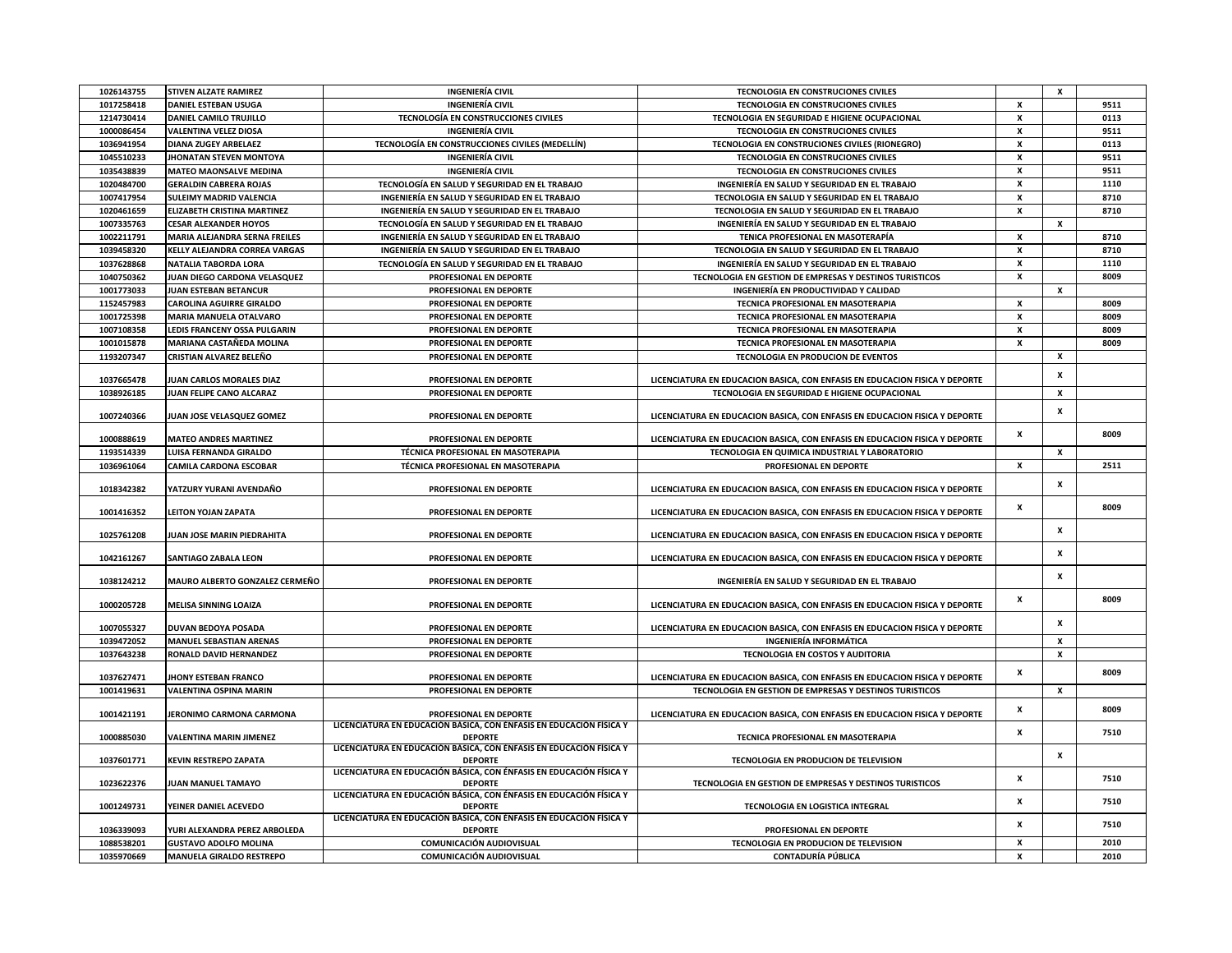| 1000522741               | <b>EVELYN TATIANA ARANGO</b>     | COMUNICACIÓN AUDIOVISUAL                | TECNOLOGIA EN PRODUCION DE EVENTOS            | x                  |                    | 2010 |
|--------------------------|----------------------------------|-----------------------------------------|-----------------------------------------------|--------------------|--------------------|------|
| 1020466132               | ANDRES CAMILO MONTOYA            | COMUNICACIÓN AUDIOVISUAL                | PROFESIONAL EN DEPORTE                        | x                  |                    | 2010 |
| 1035437551               | <b>CRISTIAN ARLEY ZULETA</b>     | <b>INGENIERÍA AGROPECUARIA</b>          | ADMINISTRACIÓN DE EMPRESAS AGROPECUARIAS      | x                  |                    | 8610 |
| 1037669243               | ISABELA CORREA LONDOÑO           | <b>INGENIERÍA AGROPECUARIA</b>          | ADMINISTRACIÓN DE EMPRESAS AGROPECUARIAS      | x                  |                    | 8610 |
| 1039291151               | JUAN DIEGO LOZANO PUERTA         | TECNOLOGÍA AGROPECUARIA                 | <b>INGENIERÍA AGROPECUARIA</b>                | x                  |                    | 0210 |
| 1017261120               | SEBASTIAN ARCILA ARANGO          | <b>INGENIERÍA AGROPECUARIA</b>          | TECNOLOGIA AGROPECUARIA                       | x                  |                    | 8610 |
| 1036670685               | ALISON ALEXANDRA MARIN           | TECNOLOGÍA AGROPECUARIA                 | <b>INGENIERÍA AGROPECUARIA</b>                | x                  |                    | 0210 |
| 1001249640               | <b>SANTIAGO PANIAGUA SIERRA</b>  | TECNOLOGÍA AGROPECUARIA                 | TECNOLOGIA EN GESTION AEROPORTUARIA           |                    | x                  |      |
| 1152199579               | <b>KLISSMAN DANIEL DIAZ GIL</b>  | INGENIERÍA EN PRODUCTIVIDAD Y CALIDAD   | TECNOLOGIA EN LOGISTICA INTEGRAL              | x                  |                    | 9209 |
| 1036623689               | <b>LEISY MARIA ZABALETA</b>      | INGENIERÍA EN PRODUCTIVIDAD Y CALIDAD   | <b>TECNOLOGIA INDUSTRIAL</b>                  |                    | х                  |      |
| 1036650448               | JOHANA JULIETH OCAMPO            | INGENIERÍA EN PRODUCTIVIDAD Y CALIDAD   | INGENIERÍA EN INSTRUMENTACIÓN Y CONTROL       | x                  |                    | 9209 |
| 1007898905               | YILDREY YARELIS MURILLO          | LOGÍSTICA INTEGRAL (MEDELLÍN)           | <b>LOGISTICA INTEGRAL (APARTADO)</b>          | x                  |                    | 9209 |
| 1234991504               | <b>VALERIA LOPEZ RUDA</b>        | INGENIERÍA EN PRODUCTIVIDAD Y CALIDAD   | <b>TECNOLOGIA INDUSTRIAL</b>                  | x                  |                    | 9209 |
| 1026156911               | ANJELY VANESA ARENAS MONA        | INGENIERÍA EN PRODUCTIVIDAD Y CALIDAD   | <b>TECNOLOGIA INDUSTRIAL</b>                  | x                  |                    | 9209 |
| 1035419268               | NORMA MARIELLY DAVID             | INGENIERÍA EN PRODUCTIVIDAD Y CALIDAD   | <b>TECNOLOGIA INDUSTRIAL</b>                  | x                  |                    | 9209 |
| 1152226198               | SEBASTIAN FERNADEZ MOSQUERA      | INGENIERÍA EN PRODUCTIVIDAD Y CALIDAD   | <b>TECNOLOGIA INDUSTRIAL</b>                  | x                  |                    | 9209 |
| 1000400373               | LISETH MARIANA SANCHEZ           | INGENIERÍA EN PRODUCTIVIDAD Y CALIDAD   | INGENIERÍA EN SALUD Y SEGURIDAD EN EL TRABAJO |                    | $\pmb{\mathsf{x}}$ |      |
| 1000191349               | <b>DAYANA MELISSA MONTOYA</b>    | INGENIERÍA EN PRODUCTIVIDAD Y CALIDAD   | <b>TECNOLOGIA INDUSTRIAL</b>                  | $\mathsf{x}$       |                    | 9209 |
| 1017208061               | <b>WENDY LOPEZ RUDA</b>          | INGENIERÍA EN PRODUCTIVIDAD Y CALIDAD   | <b>TECNOLOGIA INDUSTRIAL</b>                  | x                  |                    | 9209 |
| 1001361593               | JUAN DIEGO ZAPATA TEJADA         | INGENIERÍA EN PRODUCTIVIDAD Y CALIDAD   | <b>TECNOLOGIA INDUSTRIAL</b>                  | $\mathbf{x}$       |                    | 9209 |
| 1000756551               | <b>MELIZA MANCO GIRALDO</b>      | INGENIERÍA EN PRODUCTIVIDAD Y CALIDAD   | <b>TECNOLOGIA INDUSTRIAL</b>                  | x                  |                    | 9209 |
| 1037629852               | <b>KEVIN ALBEIRO GUTIERREZ</b>   | INGENIERÍA EN PRODUCTIVIDAD Y CALIDAD   | <b>TECNOLOGIA INDUSTRIAL</b>                  | x                  |                    | 9209 |
|                          | JUAN ESTIVEN CORREA              | <b>TECNOLOGÍA INDUSTRIAL</b>            | <b>TECNOLOGIA EN GESTION PUBLICA</b>          | x                  |                    |      |
| 1000396288<br>1007108981 | LUIS MIGUEL ARCILA GUZMAN        | <b>CONTADURÍA PÚBLICA</b>               | INGENIERÍA INFORMÁTICA                        |                    | x                  | 0609 |
| 1035303583               | CRISTIAN CAMILO MARIN BEDOYA     | CONTADURÍA PÚBLICA                      | TECNOLOGIA EN COSTOS Y AUDITORIA              | X                  |                    | 9011 |
| 1040735905               | <b>TATIANA GRANADA RESTREPO</b>  | <b>CONTADURÍA PÚBLICA 9011</b>          | <b>CONTADURÍA PÚBLICA 9010</b>                | $\pmb{\mathsf{x}}$ |                    | 9011 |
| 1037637924               | JOSE DAVID RAMIREZ RESTREPO      | <b>CONTADURÍA PÚBLICA 9011</b>          | CONTADURÍA PÚBLICA 9010                       | x                  |                    | 9011 |
| 1036681965               | <b>MANUELA TASCON MONTOYA</b>    | <b>CONTADURÍA PÚBLICA 9011</b>          | <b>CONTADURÍA PÚBLICA 9010</b>                | $\pmb{\mathsf{x}}$ |                    | 9011 |
| 1028001024               | <b>MAIRA ALEJANDRA MERCADO</b>   | CONTADURÍA PÚBLICA (MEDELLÍN)           | <b>CONTADURÍA PÚBLICA (APARTADÓ)</b>          | x                  |                    | 9011 |
| 1128433698               | <b>ASTRID LILIANA QUIROZ</b>     | <b>CONTADURÍA PÚBLICA</b>               | TECNOLOGIA EN COSTOS Y AUDITORIA              | x                  |                    | 9011 |
| 1037612242               | <b>ESTEFANIA LUNA GUISAO</b>     | <b>CONTADURÍA PÚBLICA</b>               | <b>TECNOLOGIA EN COSTOS Y AUDITORIA</b>       |                    | x                  |      |
| 1000089450               | LAURA MILENA GARCIA RUENES       | <b>CONTADURÍA PÚBLICA</b>               | TECNOLOGIA EN COSTOS Y AUDITORIA              | x                  |                    | 9011 |
| 1214740143               | YESICA MUÑOZ YEPES               | CONTADURÍA PÚBLICA                      | INGENIERÍA EN PRODUCTIVIDAD Y CALIDAD         | x                  |                    | 9011 |
| 1067935008               | LUIS ALFONSO POLO MACEA          | <b>CONTADURÍA PÚBLICA</b>               | TECNOLOGIA EN COSTOS Y AUDITORIA              | x                  |                    | 9011 |
| 1020483997               | DANIEL ESTEBAN MARULANDA         | <b>CONTADURÍA PÚBLICA</b>               | INGENIERÍA EN INSTRUMENTACIÓN Y CONTROL       |                    | $\pmb{\mathsf{x}}$ |      |
| 1040362413               | YINELA MIRA ZAMBRANO             | <b>CONTADURÍA PÚBLICA</b>               | TECNOLOGIA EN COSTOS Y AUDITORIA              | x                  |                    | 9011 |
| 71275327                 | LUIS GABRIEL GARCIA ROJAS        | <b>CONTADURÍA PÚBLICA</b>               | TECNOLOGIA EN COSTOS Y AUDITORIA              | $\pmb{\mathsf{x}}$ |                    | 9011 |
| 1128457922               | KATHERINE CADAVID BLANDON        | <b>CONTADURÍA PÚBLICA</b>               | <b>TECNOLOGIA EN COSTOS Y AUDITORIA</b>       | x                  |                    | 9011 |
| 1033339717               | MARIA DEL CARMEN RESTREPO        | <b>CONTADURÍA PÚBLICA</b>               | TECNOLOGIA EN COSTOS Y AUDITORIA              | $\pmb{\mathsf{x}}$ |                    | 9011 |
| 1028013724               | <b>JHON ARLEY URRUTIA</b>        | <b>CONTADURÍA PÚBLICA</b>               | <b>TECNOLOGIA EN COSTOS Y AUDITORIA</b>       | X                  |                    | 9011 |
| 1003294791               | NATALIA ALGARIN MARTINEZ         | <b>CONTADURÍA PÚBLICA 9011</b>          | CONTADURÍA PÚBLICA 9010                       | X                  |                    | 9011 |
| 1002297836               | YOHANA ISABEL TARRIFA            | <b>TECNOLOGÍA EN COSTOS Y AUDITORÍA</b> | <b>CONTADURÍA PÚBLICA</b>                     | x                  |                    | 0310 |
| 1020461434               | MELISA AVENDAÑO BERRIO           | <b>CONTADURÍA PÚBLICA</b>               | TECNOLOGIA EN COSTOS Y AUDITORIA              | x                  |                    | 9011 |
| 1152446042               | SEBASTIAN MARTINEZ ALVAREZ       | <b>CONTADURÍA PÚBLICA</b>               | <b>TECNOLOGIA EN COSTOS Y AUDITORIA</b>       | x                  |                    | 9011 |
| 1036422958               | MONICA TOBON ZULETA              | <b>CONTADURÍA PÚBLICA</b>               | TECNOLOGIA EN COSTOS Y AUDITORIA              | x                  |                    | 9011 |
| 1128271180               | NATALIA JIMENEZ OSPINA           | <b>CONTADURÍA PÚBLICA</b>               | <b>TECNOLOGIA EN COSTOS Y AUDITORIA</b>       | $\pmb{\chi}$       |                    | 9011 |
| 1128408282               | <b>VANESA ALVAREZ SANCHEZ</b>    | <b>CONTADURÍA PÚBLICA</b>               | TECNOLOGIA EN COSTOS Y AUDITORIA              | x                  |                    | 9011 |
| 1001362824               | SANTIAGO SALAZAR ARANGO          | CONTADURÍA PÚBLICA (MEDELLÍN)           | CONTADURÍA PÚBLICA (APARTADÓ)                 | $\mathbf{x}$       |                    | 9011 |
| 1036448051               | MARIA CAMILA DAVILA MAYA         | <b>CONTADURÍA PÚBLICA</b>               | TECNOLOGIA EN COSTOS Y AUDITORIA              | x                  |                    | 9011 |
| 1152696837               | JOHAN WBEIMAR AGUDELO            | <b>CONTADURÍA PÚBLICA</b>               | TECNOLOGIA EN COSTOS Y AUDITORIA              | x                  |                    | 9011 |
| 1000763673               | <b>MAURICIO MESA CASTAÑEDA</b>   | <b>CONTADURÍA PÚBLICA</b>               | INGENIERÍA CIVIL                              | x                  |                    | 9011 |
| 1059708449               | ESTEFANIA DIAZ IZQUIERDO         | <b>CONTADURÍA PÚBLICA</b>               | <b>TECNOLOGIA EN COSTOS Y AUDITORIA</b>       | x                  |                    | 9011 |
| 1152471470               | JULIANA ALVAREZ ACOSTA           | CONTADURÍA PÚBLICA                      | CONTADURÍA PÚBLICA (APARTADÓ)                 | x                  |                    | 9011 |
| 1128454685               | DIEGO ALEJANDRO MARTINEZ         | <b>CONTADURÍA PÚBLICA</b>               | TECNOLOGIA EN COSTOS Y AUDITORIA              | x                  |                    | 9011 |
| 1037621652               | <b>BRAHYAN ESTEBAN CEBALLOS</b>  | CONTADURÍA PÚBLICA                      | TECNOLOGIA EN COSTOS Y AUDITORIA              | x                  |                    | 9011 |
| 1039456932               | <b>EDWIN OSWALDO MORALES</b>     | CONTADURÍA PÚBLICA                      | TECNOLOGIA EN COSTOS Y AUDITORIA              |                    | x                  |      |
| 1026160155               | <b>JUAN DAVID BEDOYA</b>         | <b>CONTADURÍA PÚBLICA</b>               | TECNOLOGIA EN COSTOS Y AUDITORIA              | x                  |                    | 9011 |
| 1040742007               | <b>STEPHANIA CAMPILLO GUISAO</b> | <b>CONTADURÍA PÚBLICA</b>               | CONTADURÍA PÚBLICA (APARTADÓ)                 | x                  |                    | 9011 |
| 103677880                | <b>MARIA CAMILA MARIN SILVA</b>  | <b>CONTADURÍA PÚBLICA</b>               | TECNOLOGIA EN COSTOS Y AUDITORIA              |                    | $\boldsymbol{x}$   |      |